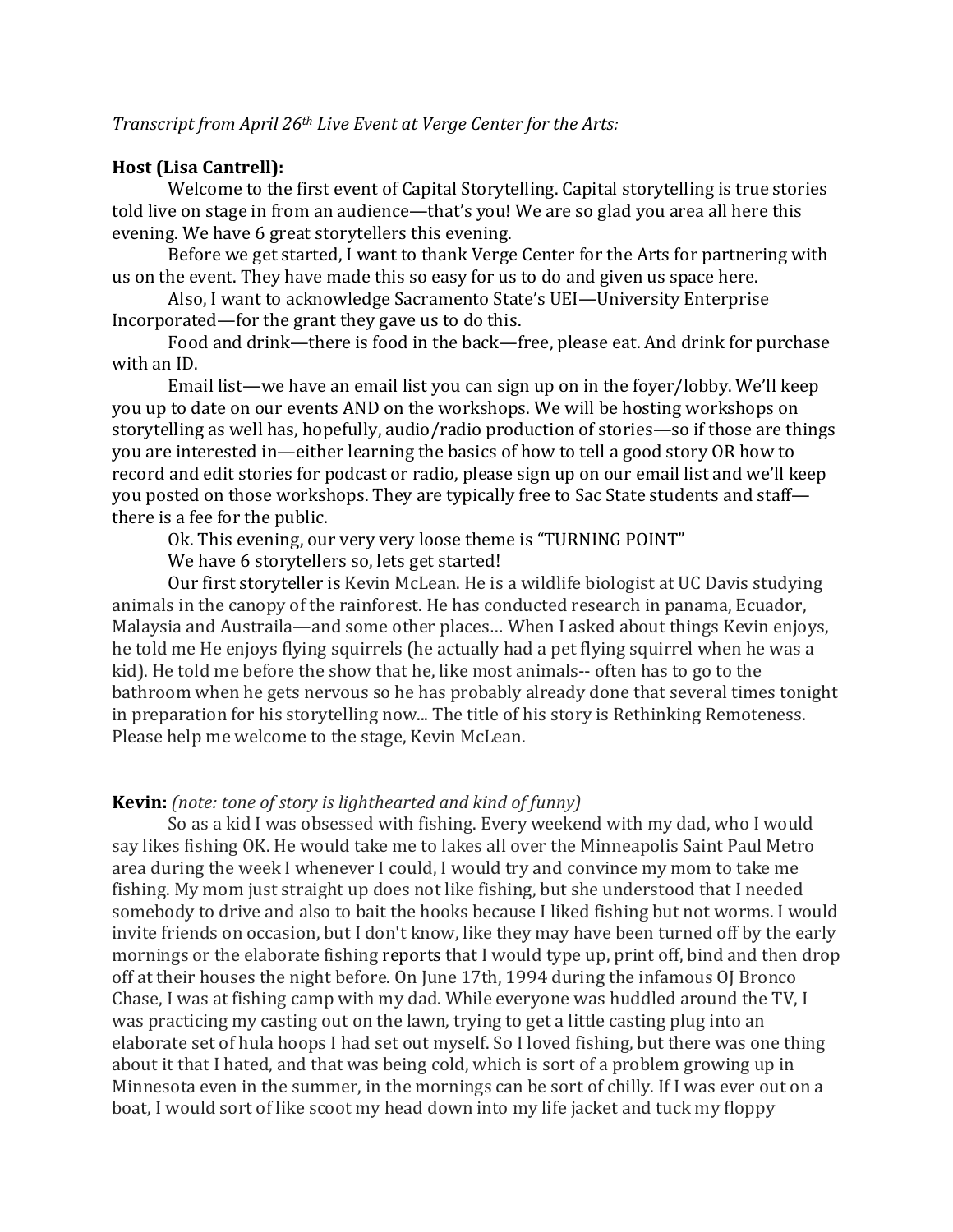fisherman's hat over to block the wind and then I'd make this little like breath furnace against my chest to warm myself up. So when I was little and I thought about what my dream job might be, it was something having to do with fishing and fishing somewhere warm. I think I had this image of exploring far-- faraway places with palm trees and a fishing rod and probably with my mom baiting hooks and I would just like catch fish and look at them or something like that, which I realize is not actually a job until...after college I sort of got my chance.

There's a grad student that I had worked with who asked if I could accompany him on as a field assistant to Kirabati (pronounced Kirabas)... Kirabati (which sounds like Kirabas to hearing people) is an island nation in the Pacific, and the  $T$  I is pronounced as an S so it actually looks like Kirabati, but if that doesn't ring a bell for you... if you think about like a map of the world and in the middle of the Pacific, the international date line sort of jets out to the side...that's to keep Kirabati all on one day. It's all of these little islands that are spread out over an area the size of the continental United States and they scooted out the international date line so that all the Kirabati people could be on the same day. So remoteness is, was certainly, certainly a thing there.

We were going to an island called Tubiera, which is about a thousand miles south of Hawaii near the equator. Um, and in order to get there, we had, we had to fly into Honolulu. Charter a plane to Christmas Island and then charter a sailboat to Tubiera, which took about 36 hours to sail from one island to the next. So again, remoteness was, was certainly part of this adventure and the whole goal of this project was to sort of observe fisherman and see what they were catching, um, and not touch anything. So it's kind of a really sort of was my dream job. You know, we just have to write down everything, everything that we saw. 

So I didn't have a ton of knowledge about Kirabati before, shockingly enough. But what I had heard was that Kirabati fisherman are sort of known for going out and fishing for tuna off shore and getting sort of sucked away running out of gas and then eventually ending up in Ecuador, 600 miles east. I'm actually not sure about that number. But, uh, so I, I was, I was definitely afraid of going tuna fishing, but I wasn't quite sure what was gonna happen. 

So we got thereafter, you know, the plane, the other plane, the boat, we finally made it there. And on our first day they were sort of assigning tasks and I was tasked with following the tuna fishermen which certainly rung a little bit of a bell. so I, I, you know, put on a brave face went out on the boat and as it turns out we were really only, maybe like a hundred yards off shore. So I figured, you know, we're, we're really close. We dropped an anchor and you know, worst case scenario, like I have an escape route, I can just swim back to shore. So, you know, I felt a little bit more relaxed and I was watching them as a, as they're getting ready now. The drop off is really, really steep. So they have to get their bait really deep in the water. And in order to do that, they'll (the fishermen) take a big stone and put a bunch of bait on top of it, wrap a leaf around it, and then wrap their line around that over and over and over and over again. They throw the stone overboard. The line, the stone like helps the line unwind and then when it gets to the depth they want it, they can pull on the string and it releases that mound of bait that was on the stone at the right depth. So I wrote it down in my notebook.

I was sitting there and watching. After that you just sort of wait, um, as most fishing is, it's a lot of waiting. And so I watched him as he wrapped this monofilament line around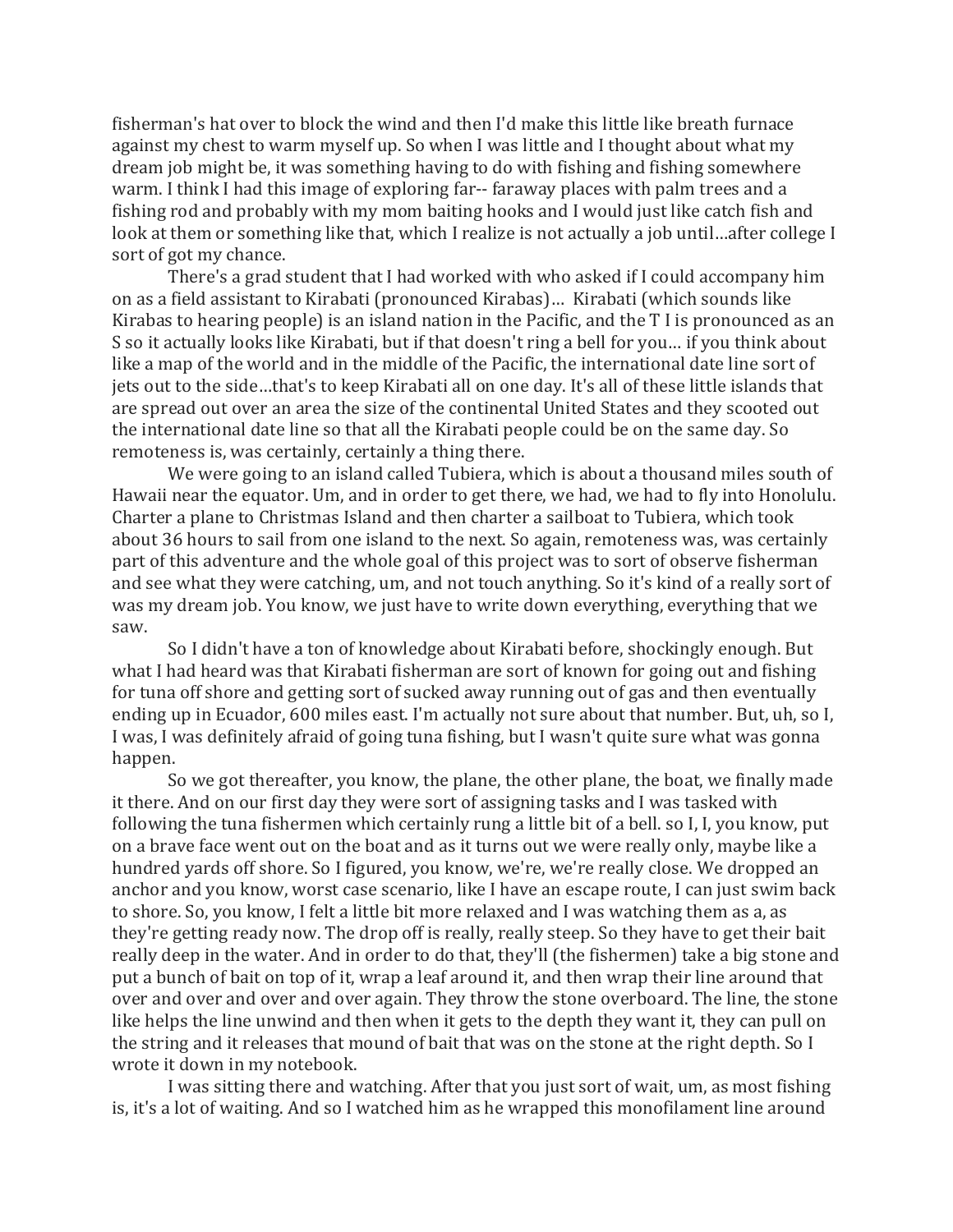his toe so that you would know if a fish were to pull on it. Then, you know, something's there. And that sort of struck me as a little bit dangerous because I, uh, you know, these fish are pretty big and they're very strong. And a really thin, thin line can, can really hurt you if it's, if it's on your skin. But he didn't seem all that concerned, which was sort of surprising because then I looked at his other foot and he seemed to be missing a big toe. So I wrote that down in my notebook. And so the tuna fishing adventure actually ended up being totally fine.

Then my next assignment was to watch them fishing for flying fish. Flying fish as the name suggests have like really long pectoral fins, which allows them to like glide in the air. They can jump out of the water to escape predators and glide for like the length of a football field. And they're usually out at night because the plankton will come up and feed at the surface and then you can see them, like picking little things off from under the water. So we went out at night back in the boat. This time we had the gas tank... and then this time someone else came with us... and he had a car battery, some wires attached to a flood light that was mounted on a football helmet. So I wrote that down. And I, uh, I wasn't quite sure what was about to happen. Anyway, you get out into the water and like I said you can see them (the flying fish), and you can see them, feeding on at the surface. And so we would like rush towards them, but then they get scared and then they fly away. But when they're, when they fly away, it sort of exhausts them and then they land and they can't really move. So if you just follow them as they fly, you can just pluck them out of the water. Um, so we did that a couple times and then, you know, maybe the second or third time, uh, there there's this big splash next to us as we like tried to grab the fish out. And I realized that dolphins were chasing us. So like we were sort of racing dolphins to each of these fish, they had caught on to what we were doing... but then they started scaring up like entire schools of these flying fish... and they're probably about this big (shows with hands how big) ...weigh, they weigh a few pounds. And all of a sudden there was an entire school of flying fish that gets scared up and they leap out of the water straight towards the boat and it's just like boom boom boom boom (hits the sides of an imaginary boat with hands to show how the fish are hitting the boat)...on the side of this aluminum boat and I'm just ducking down and all of a sudden the football helmet makes more sense. So I write that down.

But uh, so I mean, you know, it was like as these fish were crashing into me again, I sort of had a little bit of an escape ducking down into the boat. And I don't want to make it seem like everything was terrifying. It was actually like really amazing to be there um this island Tubiera it is what's called an atoll. So like it's a circular piece of land and this one had like a little bit of a break. So there's a channel. So there's open ocean and then water and a lagoon in the middle and at night all these huge fish tuna, sharks, all these like giant fish from out in the open ocean will come and feed in the lagoon so you can like go out snorkeling at dusk on the outside and as the tide rushes into the lagoon, it feels like you're flying with all of these giant fish around you. You can watch them going into the lagoon to feed at night um just really an amazing experience. And again, I didn't have to touch anything. 

But, so the other thing that I discovered while I was there,  $um$ , I'll, I,  $uh$ , is that I actually have an allergy to coconut palm pollen. So I get seasonal allergies here, just like many people do and apparently also on uh islands with coconut palm trees, which, how would I have known? Um, so throughout the course of that I was sort of having allergic reactions. My eyes were itchy and like, your hands can never get quite clean enough while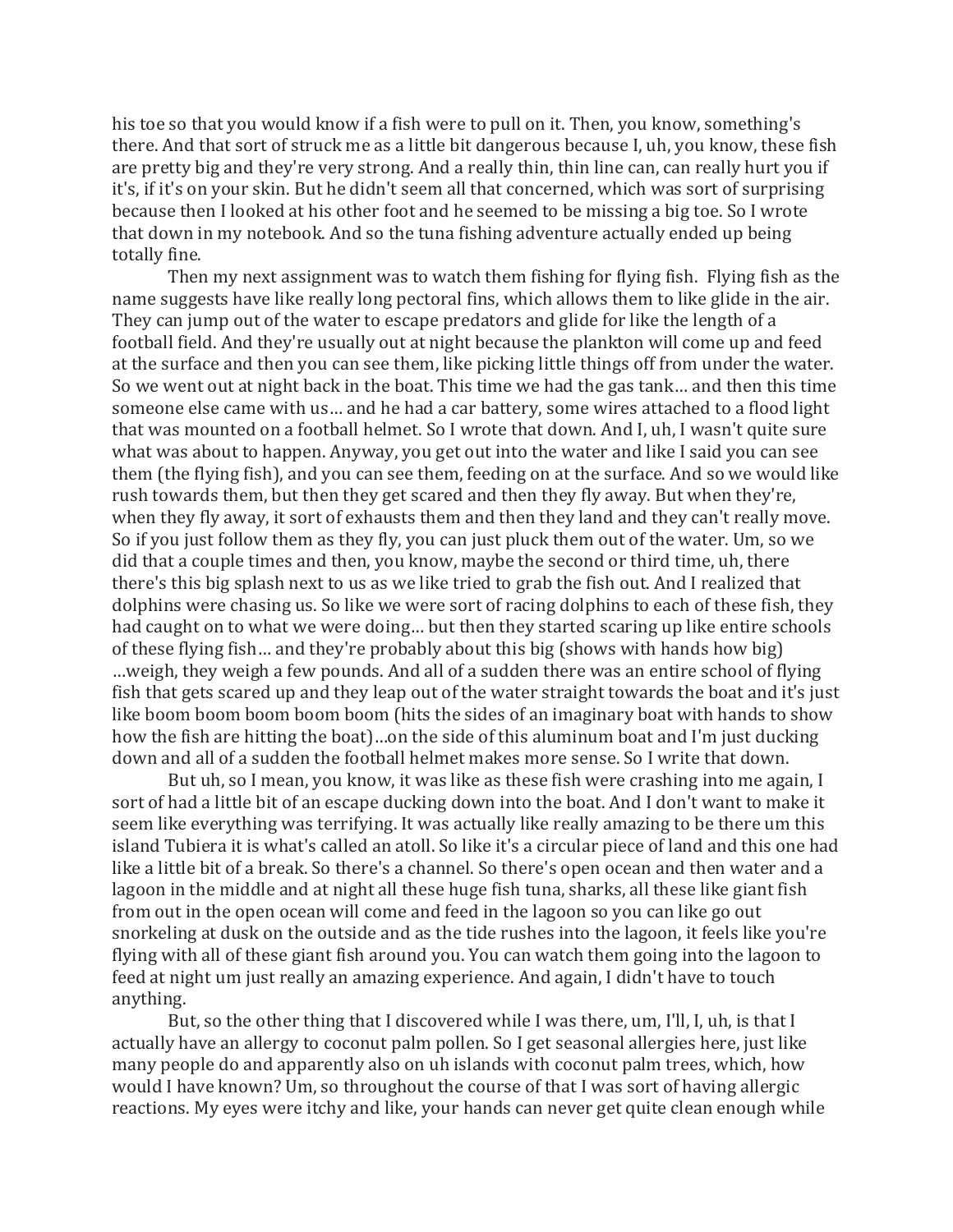you're there. And I wear contacts, so I was putting my contacts in and taking them out and over the course of the month, a couple of months that we were there, um, you know, I, my, my eyes ended up getting infected so I woke up one morning and um like, I couldn't open them... they were kind of crusted shut with conjunctivitis, pinkeye. Um, and I wasn't like feeling great about it. So I went to the nurse on the island who is really just sort of the person that has the most bandaids. And I went to her and asked about it. She's like, yeah, you know, it's on the island and the kids will get it and like, you know, you get over it. I said OK, so I should be fine because we still had two weeks left on the island. And she's like, well, you know, some of them do go blind. It's like, OH OK.

That got me thinking about just how far away I was. I mean Hawaii is not close... and we were a thousand miles from there... which is the we were a thousand miles from the nearest landing strip and then a 36 hour boat ride to there. So, you know, this is the thing when you work in remote places, you have to have an exit strategy and you have to be able to decide what is bad enough to get you back. If things are too bad, there's no chance of getting back. You know, when you think about explorers going to the far reaches of the world...you think about the ones who made it. You don't necessarily think about the ones that died along the way of scurvy or typhoid or really gross, really gross eye boogers. Yeah. SO... I didn't go blind. My eyes, just like stayed infected for those last two weeks. I got on the boat, got to the other island, waited for the plane, got on that, got back to Hawaii, got another plane, went back to Minnesota and to my doctor...I got some drops. I, you know, took some antibiotics and I was fine. And I still do research now. But I've sort of switched my focus from being in tropical *marine* environments to now tropical forest. But I will sav the number one thing I think about in planning my field sites, is how am I going to get out?

**Host:** Thank you Kevin for sharing your story. Our second storyteller of the evening is Laryn Hoggard. Laryn is a sacramento native, who wanted to be Jackie Chan when she grew up. Now a self proclaimed foodie who hates melted cheese! The title of her story is "Misery does NOT love company." Please help me welcome to the stage, Laryn Hoggard.

# **Laryn:** (tone is lighthearted and funny)

So I have an older brother, but we didn't really grow up together. I actually grew up more with my cousins Chris and Mari. And that's not to say that I don't love my brother because I do, he's amazing. It's just that we're nearly 15 years apart. So, you know, just to put it in perspective. I graduated kindergarten when he graduated high school. Yeah. Our pictures are crazy. But um, since my cousins and I, Chris and Mari, were barely a year apart, we spent so much time together-- nearly every weekend. And we were so creative with our games, we always spent time outside because we loved to have fun.

But that also meant that when our antics got out of control, we spent a lot of time in group punishment. So misery sometimes loves company, but this particular time it did not. So one day my cousins and I got together and we were at my house and we decided to try cuss words. And the day before had actually been the fourth of July and my cousin Chris had snuck into the grownup room where everyone was talking and things were loud and we were not allowed. He was our spy and Chris actually overheard some news, a new cuss word! And it took so long to try and get him to say it because of course you know our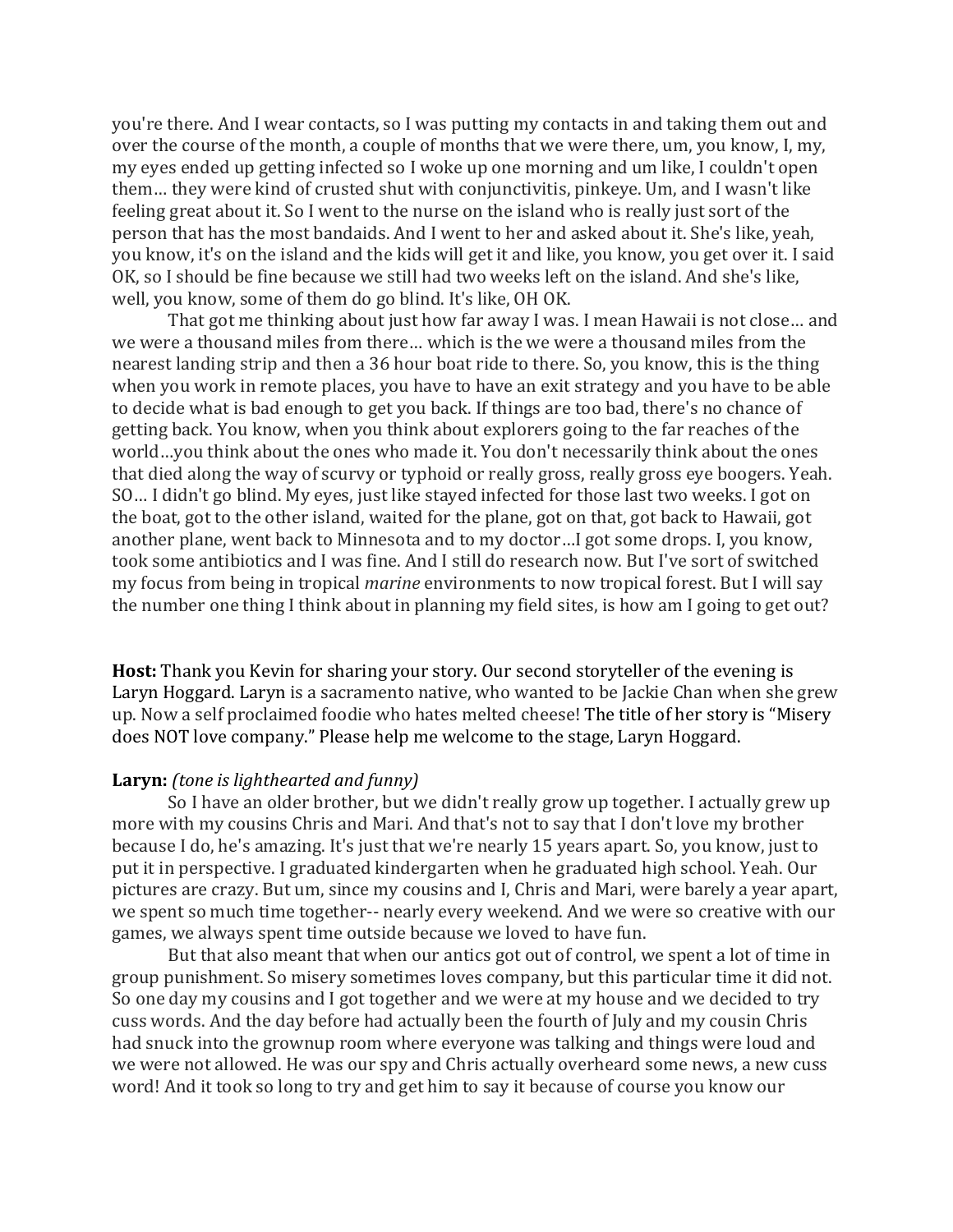parents, they didn't like that stuff, they would not let us say anything bad at all. Hecka was a cuss word

So the next day, July 5th, we were at my house and we got Chris to come out of this shell and actually try and tell us this cuss word, but his condition was that we go outside. So we walked from my room out into the garage and we shimmied our way past all of the washers and dryers and tool kits that my dad had out of the second side door to the side of our house. And on the side of our house was my window and right next to my window was my dad's window, the window into his bedroom. At the time there were screens on these windows so it made it very hard to tell when these windows were open, but we decided to sneak across the back and scoot down so we couldn't be seen. And that's when my, my cousin Chris said the word..."bull shed". And we all gasped. And said "bull shed". It was a new word. We were so excited to learn it. We had no idea it wasn't even the right word... and we wouldn't figure that out for four more years... that the word was not actually bull SHED... But in that moment, we just started to practice the word. "Bull shed." And we got louder and louder and louder. And then we were jumping up and down saying "bull shed." Bull Shed!

And so, you know, we had our fun, and you know, we got, we got all of it out and we decided to go back in my room as we're scooting down the side of the house sneaking underneath the windows. I noticed that the light was on in my dad's room and it hadn't been before. So I turn to my cousins, Chris and Mari and I tell them, you know what, the light is on. How long were we saying bull shed? And you know they told me I don't think. I don't think it was that long. I think we're OK. And then we decide to, you know, look, look up into the window and look around, see if anyone was actually in there, and we couldn't see anyone. And it was a big window because it was a big room. And uh, right underneath the window was a small couch in front of the couch was a bunch of laundry and then in front of the laundry was the bed and then the dresser and a big huge mirror. So of course all we were looking at were ourselves and, you know, we took our time, you know, looked off to the side because off to the side was the bathroom and you could see the double sinks and of course another mirror. So again, we're looking at ourselves, and it's all quiet. So we decided to just walk back into the garage, shimmy past the washers and dryers and toolboxes back into the door and right around the corner into my room.

And then we just played imaginary games, polly pockets, all kinds of things I had in my room. And then my dad knocks on the door and he's really quiet. And usually, he's not quiet. And he just quietly says, come into my room and our eyes got big, biggest saucers because we just knew that was the moment we messed up. We were terrified and so we slowly get up and we're all walking and poking each other on this short 10 foot step to my dad's room. Like oh my god, Are we in trouble? I think we're in trouble. I think he heard us and so we are freaking out on the way to my dad's room and when we get in there, he sits on the couch and then we start crying. Bawling, because in that short walk. He had picked up a belt. So he sits down on this couch and we're facing him and he says to us, why did you do? And we just gasp! Because he knows and he's asking us to tell on ourselves. So we say quietly "we said bull shed". And he said "so you were trying to say bad words?" Yes. Crying bawling. 

Little Laryn, Chris and Mari and we just know we're in for the worst punishment we have ever had in our lives because most of our group punishments before consisted of various creative military exercises, trust exercises, cleaning things with toothbrushing,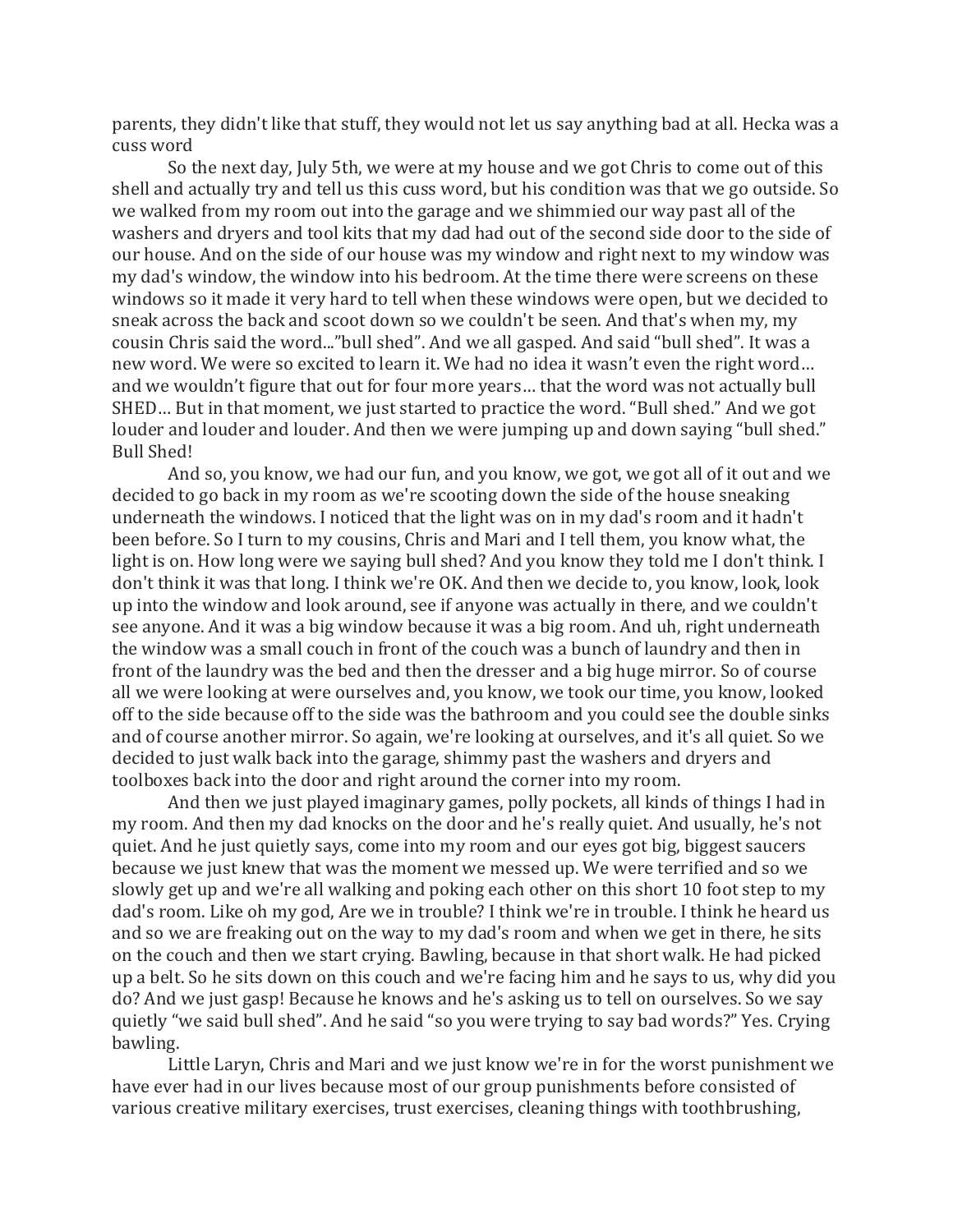vacuuming outside, who vacuums outside. Honestly, my parents, they were about. They were as creative with punishments as we were with our games, but the belt was really, really thick and we were really, really scared and he explains to us of course that saying bad words are bad and that we are in trouble, but the worst part was that he said, I'm not going to chase you. I'm not going to follow you around. You will get a whooping today. It's up to you what time you come to me and get your whooping. And then we melt down because we have to choose what time we get our punishment? And he gave us an out. He said, you know what? I'll give you this. You know what? You can choose not to get a whooping, but I promise it will be worse. And we can't even compute that at this point. So we all decided to get a whooping and then since we have time we leave. We say, OK. We'll come back.

And so we go to my room and we strategize. We try everything we can think of that we have seen on ty to soften the blow. We got three rolls of toilet paper and unraveled them all and stuff them in our pants, but that was too obvious along with the pillow. That was also way too obvious. It was never going to work. And plus the tissue kind of deflated when we punched each other in the butt trying to figure out if it was going to hurt. We rolled up socks. We tried everything, every manner of stuffing your pants with any and everything you can to soften the blow and nothing was going to work. So then we started to freak out even more because we were like, well Geez, who's gonna go first. So my cousin, Shemari she was like a year younger than me and Christopher who were only four months apart. So we're like, you're still small. You can go first because yours isn't even going to be that bad. They actually like you. Then I was like, Oh man, maybe I should go first just to get it out of the way. And then Chris was like, well no, like I want to go next cause he's not my dad either. Just like, well that his means mine is going to be the worst. I definitely don't want to go last. So we pressured my cousin Shemari and uh, you know, since she's the youngest and we were the oldest, we were like, yeah, you definitely have to go first, that way you can tell us how bad it is now. So she goes and of course we hear her, and she's crying and then we start crying even harder cause we're like, oh my God, I don't know. It's bad, it's bad. And so she comes out and then she stops crying and we're like, what kind of witchcraft is this? She's like, yeah, it's not that bad. So relief.

So Chris says, you know what, OK, I'll go. I was like yeah, OK, that's fine. I'll go last, since it's not that bad, and he goes and he doesn't even cry. I'm like wow. This might be OK, this might be OK. I might be all right. Then I go in there and my dad says, you are my child and so yours will be worse. Of course. And I start crying so bad. It's not fair. It's not fair. It really was the worst whooping of my life. Oh it hurt so bad. The belt was so thick. It looked like it was an inch thick. It really wasn't. But it felt like it. And it was about six licks, ugh, absolutely terrible. But I survived. But of course I came out of it and uh, I told my cousins I was never forgiving them ever because they lied. And that is why misery doesn't always love company.

**Host:** Thank you Laryn for sharing that BullSHED story... Our next storyteller is Barb Munn. Barb is a geologist who grew up in New Jersey and then lived in Massachusetts, Louisiana, Virginia, and Pennsylvania before settling down in the foothills of the Sierras. She is an optimist who clings to the hope that people may actually take action on Climate Change, loves rocks and minerals, and taking long walks in the woods. Her story takes place in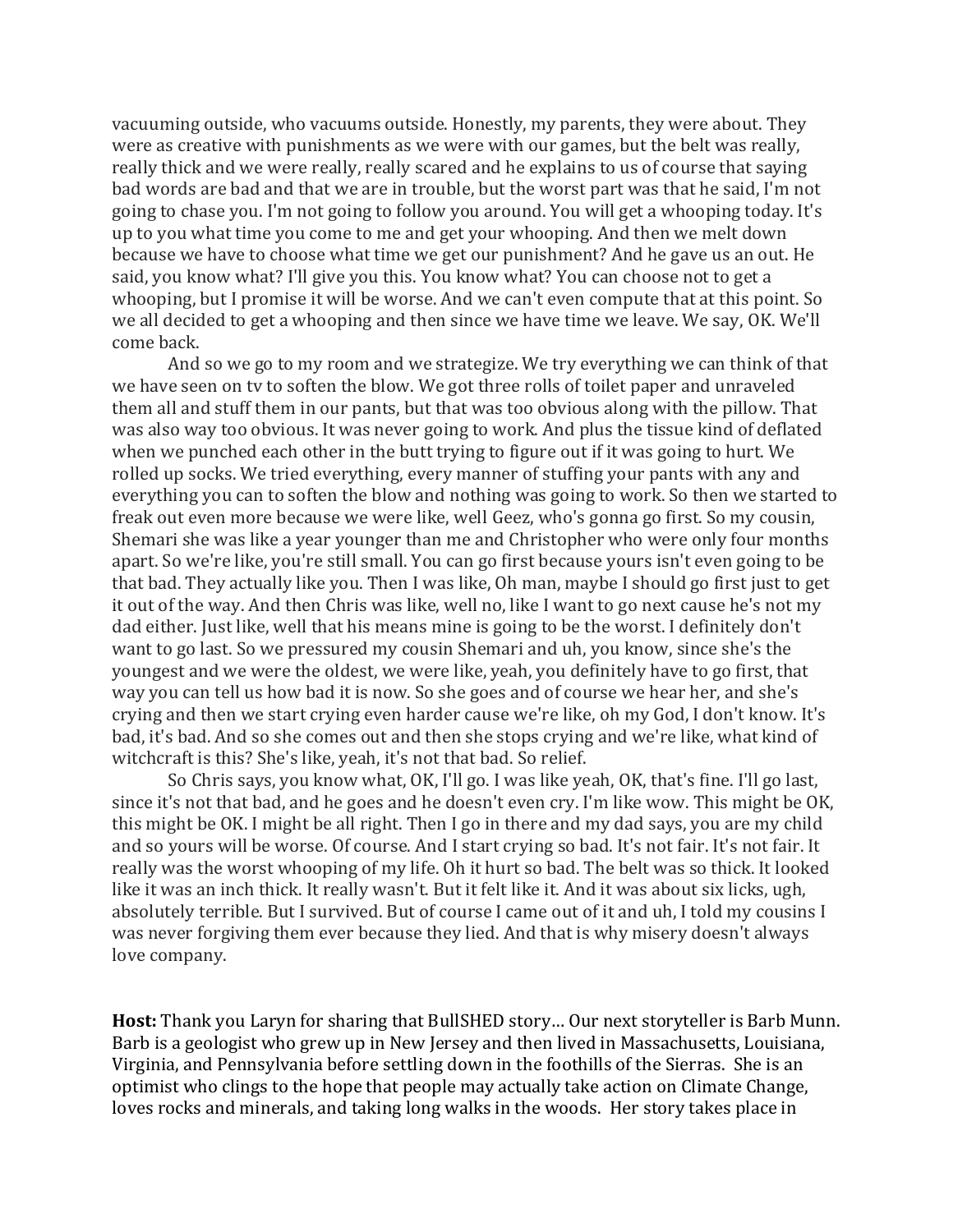1981 and has nothing to do with geology. It's called Ride Ranger Ride. Please welcome Barb to the stage!

#### **Barb:** *(Tone is lighthearted)*

I come from a mechanically challenged family, yet it wasn't until I was in my twenties that I fully realized how truly inept I was. I was living in New Orleans at the time and dating a bicycle mechanic. Until then, I never knew how easy it was to do something as simple as fixing a flat tire on a bicycle. I thought it must be really complicated because when I was girl, whenever I got a flat tire, we would load the entire bicycle into the car and drive it straight to the bike store. That's how we fixed a flat tire in my family. During my brief relationship with the bike mechanic I learned how every part of my bicycle worked. By the end, I could repair flats, replace broken spokes and cables, adjust the brakes and derailleurs, and true my own wheels. I really loved being bike competent and even put together my very own toolbox.

My time in New Orleans came to an end when I got accepted to graduate school up in Boston. Although I looked forward to the move, I thought it would it would be great to take a break, maybe go on some kind of summer vacation before returning to school. Why not quit my job a little early and use my new found mechanical skills (and most of my savings) to go on a bike trip? I'd always wanted to go to Europe to see the sights, and I thought that maybe that would be manageable by bicycle.

Now, although I like to travel, I do not like to do it alone. So, I needed to find someone to go with me. I had a new friend, Gayle, who seemed to be the sort who was always ready for an adventure. So, I asked her if she would like to go to Europe with me on her trusty Schwinn bicycle; and she said yes. Gayle and I played for a local rugby team in New Orleans and the one thing we had in common, besides rugby, was that neither of us had a car and we rode our bikes everywhere. We rode them to work, to the store, to rugby practice, and to after practice meet ups.

Whenever we rode together, for some forgotten reason, we began to call each other Ranger. And 'Ride Ranger Ride' became our "club" slogan. It was hilarious to me that the more we called each other Ranger, and yelled out our slogan, the more other people wanted to join our club (even though it was really a club about nothing). The next thing we knew we had a growing membership of bike-riding Rangers. This led to spur of the moment initiation rites and the invention of more silly club slogans, like "Rangers are ALWAYS prepared." I can quite confidently report that the Rangers rarely knew what was going to happen next, and were most certainly NEVER prepared when it did happen; but we sure did have a lot of F-U-N.

Through all of this fun and games, I carefully concealed my own personal penchant for being thoroughly prepared; as a Ranger that would never do! But, it's true - I have an inherent need for order and organization. It's not like I'm a neat freak, it's more like being an overly prepared efficiency expert. I'm one of those people who responds in record time to an action item after a committee meeting and who thinks she knows the perfect way to pack a dishwasher for easiest unloading potential.

To get ready for our European Ranger bike trip, I spent months reading about what to expect, including how much money to bring and in what form, what kind of clothes to bring, how to select the best panniers for carrying supplies on my bike, how to break my bike down to fit into a cardboard box for shipping, and where to store that box for later use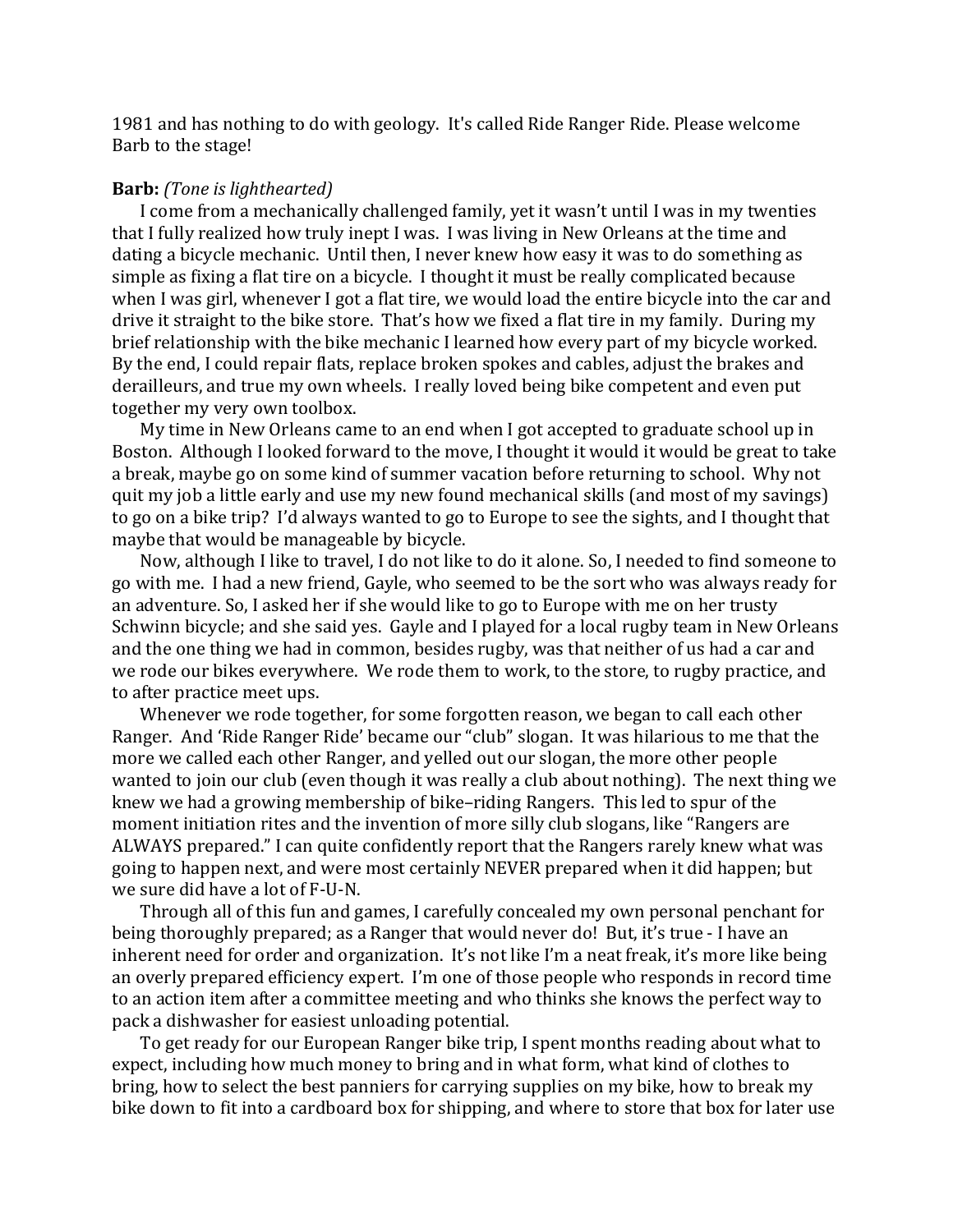on my return. My uber-planning self kicked in and I spent hours pouring over maps and researching travel routes - I had visions of landing in Brussels and riding all through Scandinavia, south through Germany, over to Austria, then into Switzerland, over the Alps to France, over the Pyrenees into Spain and even crossing over to Morocco before heading back to Belgium. What was I thinking? Well, Ranger Gayle never batted an eyelash and just let me plan away. "Whatever you say, Ranger Barb!"

Shortly before leaving, I moved all of my belongings back home to New Jersey in anticipation of going to graduate school in the Fall. Ranger Gayle and I arranged our separate flights and planned to meet in Brussels at the airport. In the meantime, I got a cardboard box well ahead of time from my hometown bike store and carefully packed my bike, removing the wheels and loosening the handlebars just enough to turn them so that they curved around the frame. Then I put the frame in the box, slipped the wheels in with it, and cushioned everything perfectly so that my primary means of transportation wouldn't be damaged en route, and I would be ready to Ride Ranger Ride.

When we finally met up at the airport in Brussels, I realized that we were like the Odd Couple on bicycles. I packed sparingly, making sure that each item I brought minimized the weight I carried on my bike and then I carefully arranged my gear into specific compartments in my panniers, and organized all of my clothing into separate stuff sacks by type (shorts in one bag, shirts in another, underwear in another, ...). Ranger Gayle packed the night before her flight, threw everything in a bag and then stuffed it into her panniers as best she could when she landed in Belgium. She forgot the support for her handle bar bag yet managed to bring something like \$20 dollars in quarters. I'm not sure where she planned on spending those quarters, but she couldn't convert them into European currency as they only accepted bills, not coins (which I knew from all of my pre-trip research).

On this trip, I had the lighter load, but I was so organized, that it took me twice as long to pack before riding because I felt compelled to make sure that everything was accessible and in just the right place. On the other hand, Ranger Gayle always packed in no time and then waited patiently as I checked and double-checked gear and map routes and exclaimed over 'losing' something when really I just hadn't put it in its rightful spot on my bike. I must have driven her crazy!

YES, all of my carefully laid plans began to unravel starting on Day 1. The year before our trip there had been some terrorist bombings across Europe so that airports and train stations were no longer allowing people to store cardboard boxes or other packages. So, when we landed in Brussels and unpacked our bikes, we had to just leave our boxes by the trash bin and ride away, trusting that we would find suitable boxes later for our return trip. Not only that, but when we unpacked Ranger Gayle's bicycle, we discovered that her handlebars had been completely removed and when we inserted them back into the frame we couldn't figure out how to tighten them up. I guess I didn't know as much about how a bicycle works as I thought, and, because this was nearly 40 years ago, we couldn't just whip our phones and ask Google or Siri what to do. This meant that when she tried to steer into a turn, her bike would continue to go straight even as she turned her handlebars - that made for an exciting first ride!

So, instead of following my structured itinerary, our first priority became searching out a bike store to solve Gayle's steering issue and to get a new support for her handlebar bag (and maybe get rid of all of those quarters). Because we weren't where we were 'supposed' to be after this side trip, we ran across a British rugby bar, and Ranger Gayle convinced me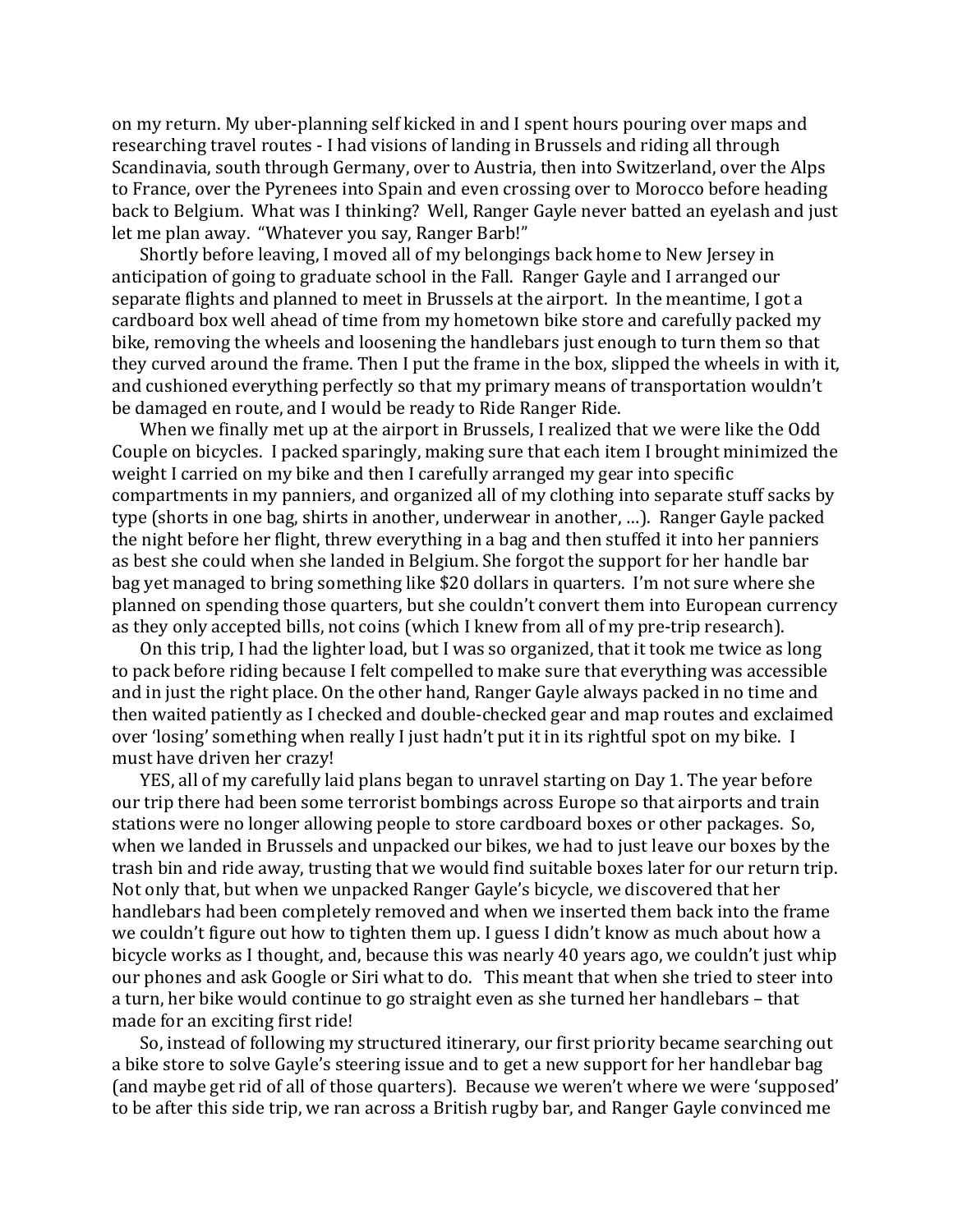that we had to stop for a beer. Because we were at that bar instead of where we were "supposed" to be, we met an entertaining character, named Howie, who took us under his wing and showed us all around town that evening  $-$  we had a great time!

Beginning with that day, Ranger Gayle cajoled me into seeing the wisdom of throwing out my playbook and letting the summer come as it would, planning which direction to head each morning, but never our final destination. We ran across fields of sunflowers, working wooden windmills, a cow giving birth to twins, castles, museums, block parties, wine festivals, grand openings, head winds, tail winds, broken spokes, broken cables, flat tires, relentless rain, and an endless assortment of wonderful people who helped us out and invited us momentarily into their lives.

Our final unanticipated Ranger adventure occurred  $2\frac{1}{2}$  months later. We are back in Brussels getting ready for our return to America. It seemed like a lifetime ago when left our bike boxes by the trash bin and rode away from the airport. Now that we were back, our first order of business was to find replacement boxes to pack our bikes into for the return flight. No worries, we had a whole day to tackle the box problem. We began making the rounds of stores looking for boxes without ANY luck. We were directed to all of the local bike stores and wouldn't you know it, that morning had been trash day and there was not a single box of any sort to be found in the entire city.

Now I was getting just a little bit tense, but as usual Ranger Gayle remained calm and declared this is no big deal, we'll just go to the American Embassy. And, I was like "What do you mean the American Embassy?!" and Ranger Gayle was like "Isn't our embassy supposed to help citizens who are in trouble overseas?" So, even though I thought that our situation might not actually qualify, we get on our bikes and Ride Ranger Ride on over to the Embassy. We show our passports, state our business and get passed into the inner sanctum by the stoic Marine on duty. Next thing we know we are ushered into an office where our very own personal embassy man was already on the phone to a box fabrication company on the outskirts of town. He says: "Hello there, I am calling from the American Embassy and we have a couple of citizens who desperately need two boxes for their bicycles, can you help them? Bien, oui, merci, I'll send them right over." And just like that we were handed an address, escorted out of the embassy, and began to ride.

We rode and rode and rode and rode. Finally, a couple of hours later, we found the company way out in the middle of nowhere, just 45 minutes before closing time. We walked in and I told the receptionist that we were there for the two bike boxes, and she just stared at us, dumbfounded. Then she asked if we were the two Americans that the US embassy had called about, and I said "oui" and she started to laugh. It turned out that when the embassy called earlier that day, she thought that someone was playing a practical joke on her and promptly put it out of her mind! Now I'm thinking, "Whoa, wait a minute does this mean we don't get our boxes?" ... We held our breath, and then the receptionist said "Give me your box dimensions," and she had our boxes made to order just by the close of business. 

It was at this point that Ranger Gayle and I looked at each other and realized that here we were way outside of town on our bicycles with two big boxes and no way to transport them back to the airport. What to do? Well, our new friend, the receptionist, said that she would drive the boxes into town for us while we followed her on our bikes. And so she did, and so we did, and she even bought us dinner afterward. The next day we packed up the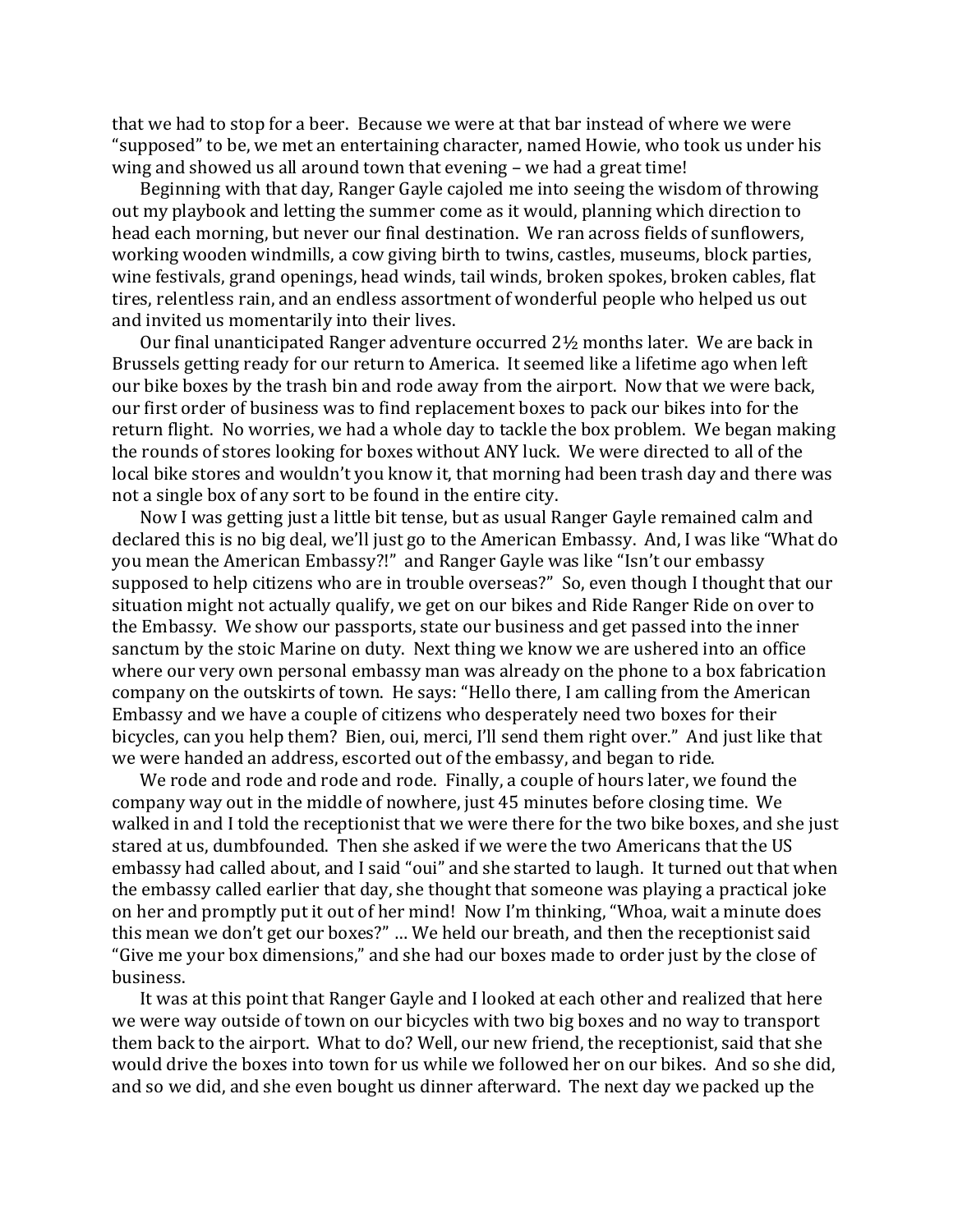bikes, dragged them to the baggage check, had a celebratory beer at the airport, then boarded our planes bound for our uncertain separate futures back in the U.S. of A.

Our entire summer unfolded like that last day, a beautiful but chaotic jumble of chance, during which I had very little control and was regularly surprised, chagrinned, then delighted by the unanticipated. When I think back on that long ago time, I realize that my summer with Ranger Gayle taught me how to let go, to relax and take things as they come. I learned that if you try to control every last detail you miss the chance to experience the joy of the unexpected. That if you want to have an adventure, you have to let it happen. So, even though we never actually made it to all the places I thought we would (no Austria, no Spain, and certainly no Morocco), I enjoyed almost every unplanned minute of that trip. And if you are someone who tends to over-prepare, over-analyze, and over-organize, I have someone who you should spend the summer with. Ride Ranger Ride!

**Host:** Our next storyteller is Shahera Hyatt. Shahera is the Director of the California Homeless Youth Project, an initiative of the California Research Bureau focused on educating policymakers on the needs of homeless youth in California. Hyatt has authored several publications on the topic of youth homelessness including policy briefs on LGBTQ youth, as well as the nation's first state action plan on ending youth homelessness. During the day she works to uplift the voices of marginalized youth, and at night she tells jokes at dive bars and comedy clubs all over Sacramento. The title of her story is The American Story of Homelessness

# **Shahera:** *(tone of story is more or less serious)*

The seed was planted one night when my good friend Niki came over. She happened to be a street outreach worker at a local program serving homeless youth ages 12 to 26 in Sacramento. They have a drop in center, a six bed emergency shelter for minors, and a six bed transitional shelter for young adults, which is great, but no one is more acutely aware of how much that does not meet the need of homeless youth in our community. And we all know, there is not enough emergency, transitional, or permanent housing in any community to serve all the young people who are experiencing homelessness, even if you're looking just at unsheltered youth.

In fact, based on research from the CHYP, we found that 2/3rds of CA's counties had no programs for youth and young adults experiencing homelessness, underscoring the need for an immediate grassroots response. Now, I live in a one-bedroom apartment, but I mentioned to Niki that I often wonder if I could be doing more with my living room. A week or two later, I showed up to the drop-in center as I often do to meet with young people there. This time it was to talk about the criminalization of homelessness and videotape youth responses to the Department of Justice statement that it is cruel and unusual to punish people for sleeping outside when they have no other options. It was there that I met Moe, energetic and full of thoughts on the matter. We talked for a while, first about criminalization in our community, then about his hopes to get off the streets and start college. He was sleeping in Discovery Park and on the steps of city hall, and he told me he wanted to trade the clothes in his backpack for schoolbooks. I told him if he ever needed any help to let me know. He responded, "OK and if YOU ever need help, let ME know." We had an instant connection. I came back several times over the next couple of weeks to keep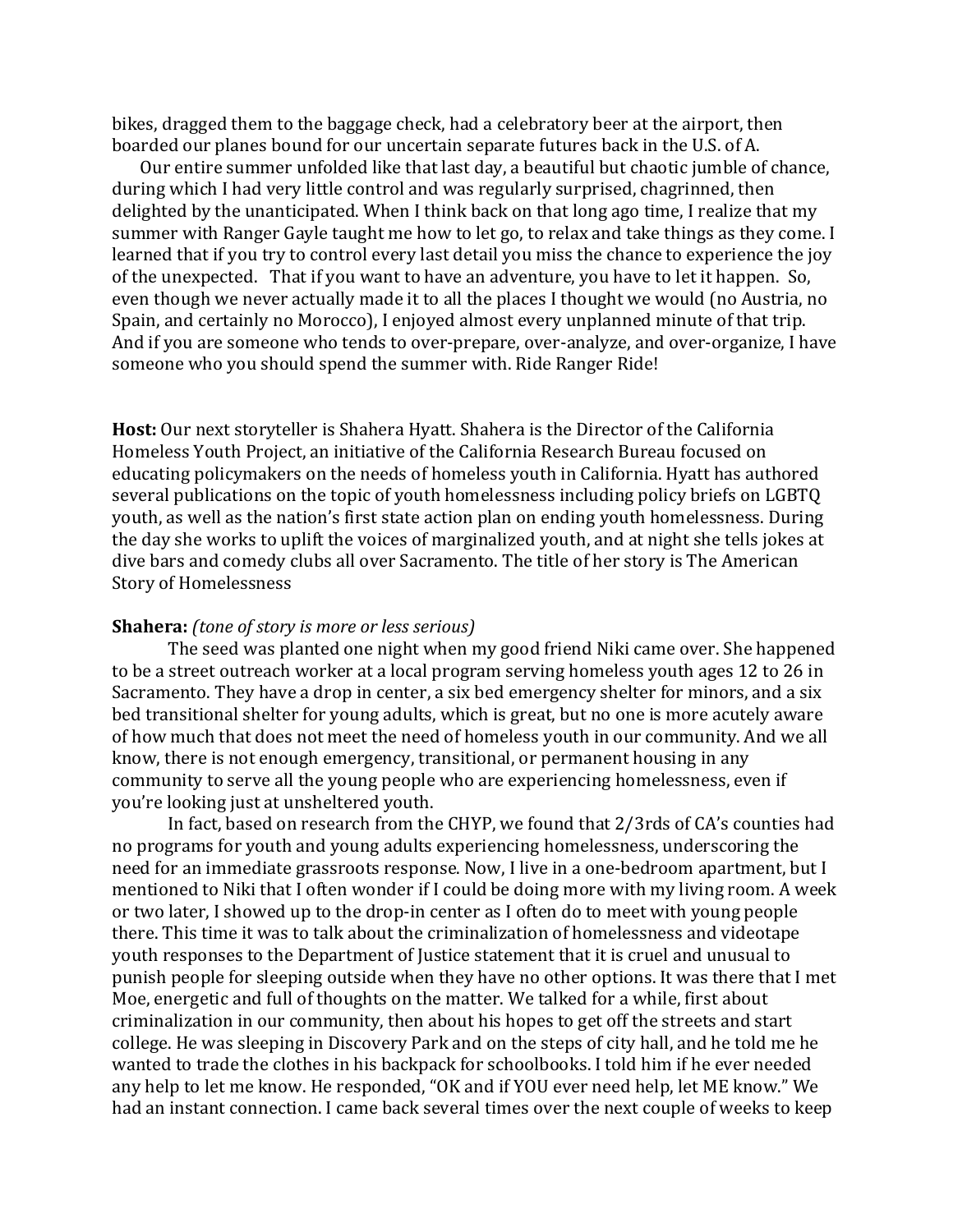filming. He didn't know it, but during that time I began laying the groundwork of becoming a host home by talking to my partner about the concept and about Moe specifically. He was supportive but skeptical, and I knew it would take a little bit of time, so we kept the conversations going. He didn't know this kid, and he didn't know the life of being a homeless teenager and college student like I did. He didn't know what it was like to rely on the community outside of one's family to get your basic needs for food and shelter met by people you aren't related to.

I thought of my own backpack, and what it carried when I didn't have a place to live. Deodorant, a toothbrush, and always honey because my grandmother taught me to drink tea as a source of comfort. You see, I also struggled with homelessness in middle school, high school, and community college. I bounced on couches, while staying off and on with my family in long-term motel rooms in the worst parts of town. When I was 16 I was brought to the same organization where I met Moe after months of finding temporary places to stay for a night, a few nights, a week. The family I was living with was going through a divorce, so they brought me to a shelter because I couldn't stay with them any longer. And at that shelter they said there was 24 hour video surveillance and that if I wanted to go for a 10 minute walk, I would need to get a pass, and with good behavior I could eventually get more independent time. To say that to someone who has been living out of their backpack for the last three months is an arrogant assertion, even and maybe especially to a 16-year-old. By that point in my life, I damn well knew how to take a walk. I had had to enough times in my life. To assume that one will trade a roof over their head in exchange for their liberty

Like Moe, My family also struggled with poverty, substance use, and a system that felt indifferent or even hostile to our plight. I knew exactly how homelessness could disrupt one's education, and in fact I dropped out of high school because of it. I didn't drop out of high school because I was disconnected from my education  $-$  I knew that furthering my education could provide a pathway out of poverty. I saw my cousin get out. Instead, homelessness caused me to drop out of high school at 16 and take the high school equivalency exam in order to enroll in community college, where my class schedule could accommodate a work schedule. As a result, I never skipped a semester between preschool and grad school. But if my community hadn't stepped up to provide those couches and makeshift bedrooms, there's no way I would have gone on to get my master's degree, direct a statewide org to end youth homelessness, and be delivering this story for you all here today. 

I invited Moe over for a pizza party after he got his GED and my partner and I asked him to stay the night. We tried to play it cool in front of each other, but we looked away and both of our eyes filled with tears, understanding the gravity of the gesture. After we ate dinner and he knew he'd be able to stay the night, he asked if he could leave that backpack and go skate, a luxury he was almost never afforded. A weight had been lifted both literally and figuratively. When he came back later that night, he said he skated with a freedom he hadn't in years.

Moe moved in with me and stayed for 4 months. It wasn't easy for him to accept help. His pride was firmly intact alongside his hope not to ever impose. I found myself saying things over and over again, like "take a banana, take a banana, take a banana" and I'd be so happy when I finally saw that banana missing. It was also hard for some people in my community to see why I would want to help, why would sacrifice any of my own comfort to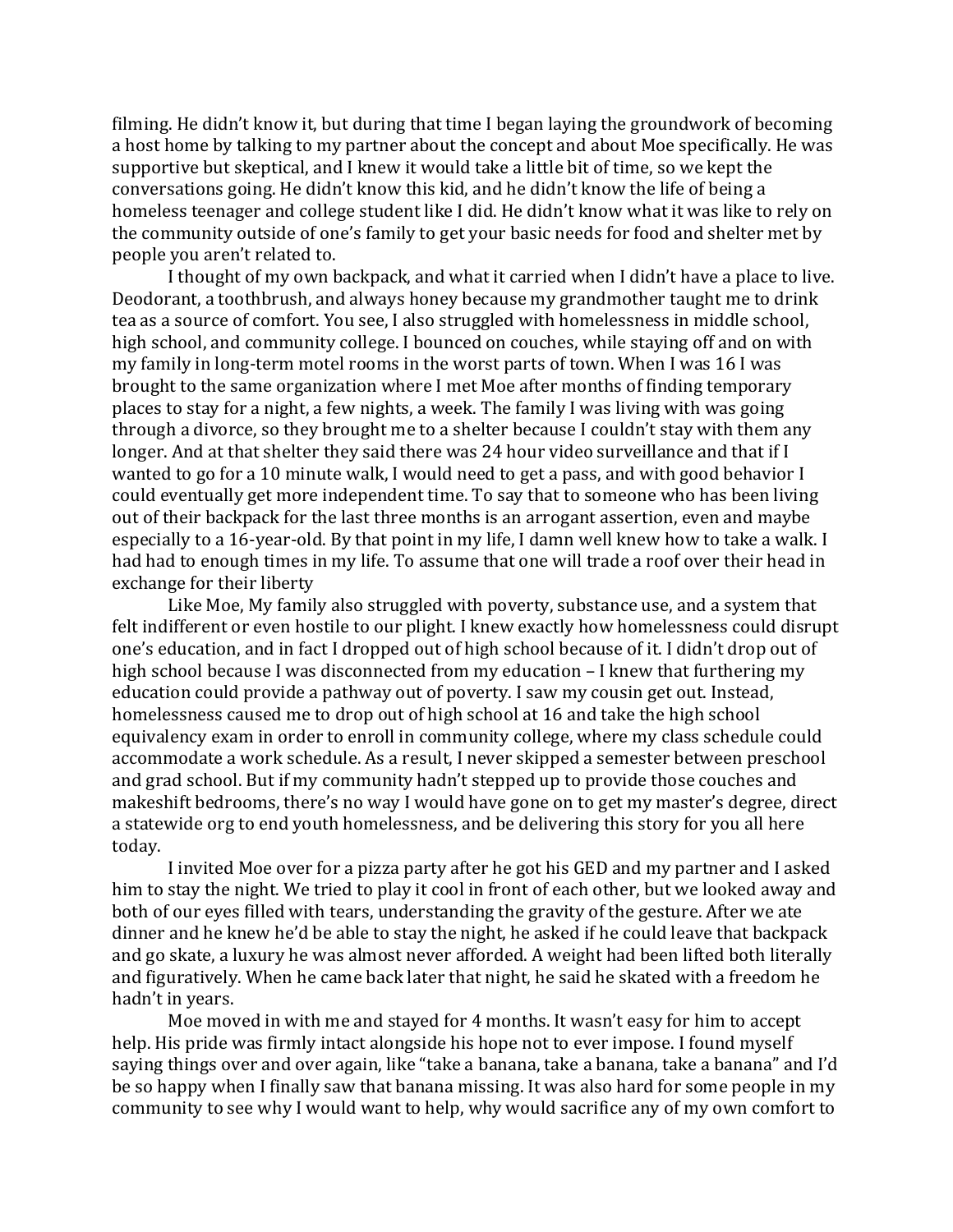help a young man who had been living on the street. Even my therapist said, "You're pretty much a feminist, yet you want this young man with a criminal record living with you?" And I said, pretty much a feminist?! My partner's parents wondered if we would get robbed, ignoring the fact that someone who is getting their basic needs met is a lot less likely to rob you than someone who isn't. And others, like Niki, helped by staying over when I needed to be out of town or providing a listening ear about the challenges of my changing lifestyle. During our time living together, Moe was able to begin to stabilize the health and mental health issues that developed as a result of the trauma of living outside, he enrolled in college and started taking classes, he increased his social circle, enabling him to find a job, and even the girlfriend he still has today. And he eventually moved out and rented a room of his own in a house in South Sacramento. We've stayed in touch since and he always knows where to come for a hug or a meal or just to hear I love you. Things are still hard for him because we don't live in a fundamentally different society 2 years later, and problems aren't solved overnight. It's complicated work, but we're in this together, and we all can benefit from hearing and actualizing that message.

When we deny housing as a human right, America doesn't feel like home. We are all poorer as a country when we force people to sleep in bus stations, on the streets, in cars, abandoned buildings, motels, or when we allow people to languish in situations that are unsafe or unwelcome. We have so much room to do better, and it starts right here in our own community. Not even two blocks away from where we're sitting today, a 24 Hour Respite Center for young people experiencing homelessness is slated to open up this summer. However, the R St. partnership, a business improvement District, is fighting to restrict their hours or prevent it from opening altogether. To me, a fancy doughnut or a craft cocktail is not a significant enough community interest to keep young people from the lifesaving support this respite Center could provide. So I encourage all of us to think about what it means to be a community, and how we can share time, space, and resources with people who are just like us because but for the grace of God, there go I. Let's make Sacramento...feel like home.

**Host:** Thank you Shahera for sharing your story. Our next storyteller is our youngest this evening. Lauren Thompson is from the East Bay Area, and has had a love for performing and public speaking since she was 13. She's 19, currently a first year at Sac State majoring in Deaf Studies and hopes to get into an interpreting program after college. This academic year, she took a break from performing on stage to explore other possible interests at Sacramento State like being a coxswain (cock-son) for the men's rowing team. Tonight she is sharing her story entitled "Sam" Please help me welcome Lauren Thompson to the stage.

#### **Lauren:**

I don't like to regret things, and for the past 6 years, I've only carried one regret.

Back in the East Bay Area, my hometown has the middle school and high school connected. The middle school on one side, the high school on the other, and the office sat right in the middle of them. A few programs let the middle and high schoolers work together, like the theatre and music program, so friendships between middle and high schoolers were common.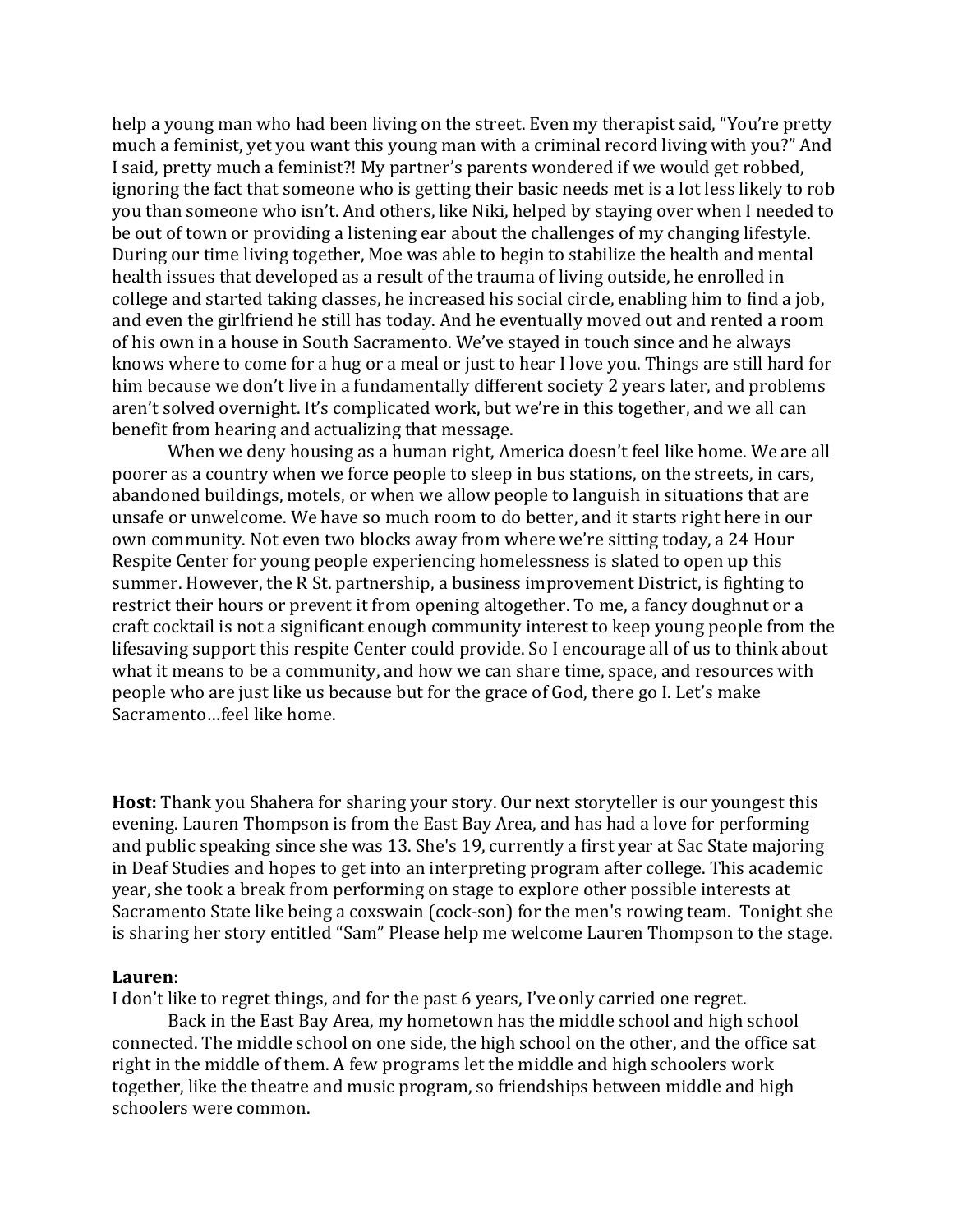When I was 13 in  $7<sup>th</sup>$  grade, I attended one of the home football games. I was hanging with a few high school aged friends, and this guy came up to us and joined the group. I couldn't take my eyes off this guy. He had piercing blue eyes, shoulder length brown hair, and had on a plaid shirt over a My Chemical Romance tee shirt- this guy was out of a dream. I myself was a fan of My Chemical Romance, so I used his shirt as an excuse to strike up a conversation. It wasn't much of a conversation, rather me asking if it was an MCR shirt and him saying yes enthusiastically. Nonetheless, we hung out in the group together for the next few Fridays. I found out his name was Sam and he was 16. He was into punk rock and was a drummer in a band with his friends. Now he was like, 10 times hotter to me.

On the night of the last home game, Sam gave me his number and said we should hang out sometime. Later that night over text, we decided we would hang out the next day, Saturday. Now, my mother, didn't and still doesn't let me just leave the house whenever I please. I forgot that little fact that day and decided to "sneak out". I say "sneak out" because I hardly consider leaving the house at noon sneaking out. Sam and I met at Refugio Park and went over to the McDonald's a little further down the road to get some burgers. We walked a few streets over to the dog park and talked and may have exchanged a few kisses.

Now, the fun thing about the phone I had at the time was that it was one of those sliders with the call and end call button on the front. If I held down the end call button long enough, the phone would turn off. If I sat in certain ways, my thigh would press against the button and turn it off without my knowledge. So, there was eventually a lull in the conversation and I checked my phone. It had turned off in my pocket, so I turned it back on. Now let me tell you, you do not know the fear of God until you see 5 missed calls and 10 text messages from your mom. I didn't have much of a choice, so I texted her I was in the dog park. Then I had the most brilliant idea: why not play a game of cat and mouse with my mom? I had Sam come with me to McDonald's again. I waited for the "Where are you I don't see you" text, and suddenly I realized this was not going to be a fun game if I dragged it out. I had Sam wait at the McDonalds and I walked back to Refugio park and told her I was there. 

My mom whipped around the corner in her big red Dodge Durango and dread had set in. I knew that ride was going to be a ride to a grounding. I begrudgingly climbed in the car. My mom held out her hand and I gave her my phone and iPod. She scolded me for sneaking out and I detailed my reasoning on why I didn't sneak out, rather I just left, but it hardly made a difference. When asked who I was with, I told her a GIRL named Sam, but later that night I slipped up and said "he". My mom had this almost joking tone when she asked me "did you kiss him?" I didn't say, but my beet red cheeks said enough.

Monday came around and all was normal until about 10 am when I was called to the office. I was confused why I was called, but I went any way. I knew something was wrong when I walked into a room with my mom, a superintendent, and our on-campus cop.

I was hit with a wave of questions like "why did you two want to meet? What's Sam's last name? Do you know how wrong kissing him is?" I said I had no idea why kissing Sam was wrong since we were both minors. They pulled out some chart that detailed what age gaps had to be reported and what didn't. To this day, I have no idea why a sixteen-year-old couldn't be with a thirteen-year-old, but a seventeen-year-old could be with someone in their late 20s and there was nothing legally wrong with that. My regret started when the cop cut the air with this question

Do you know Sam can be charged as a sex offender for this?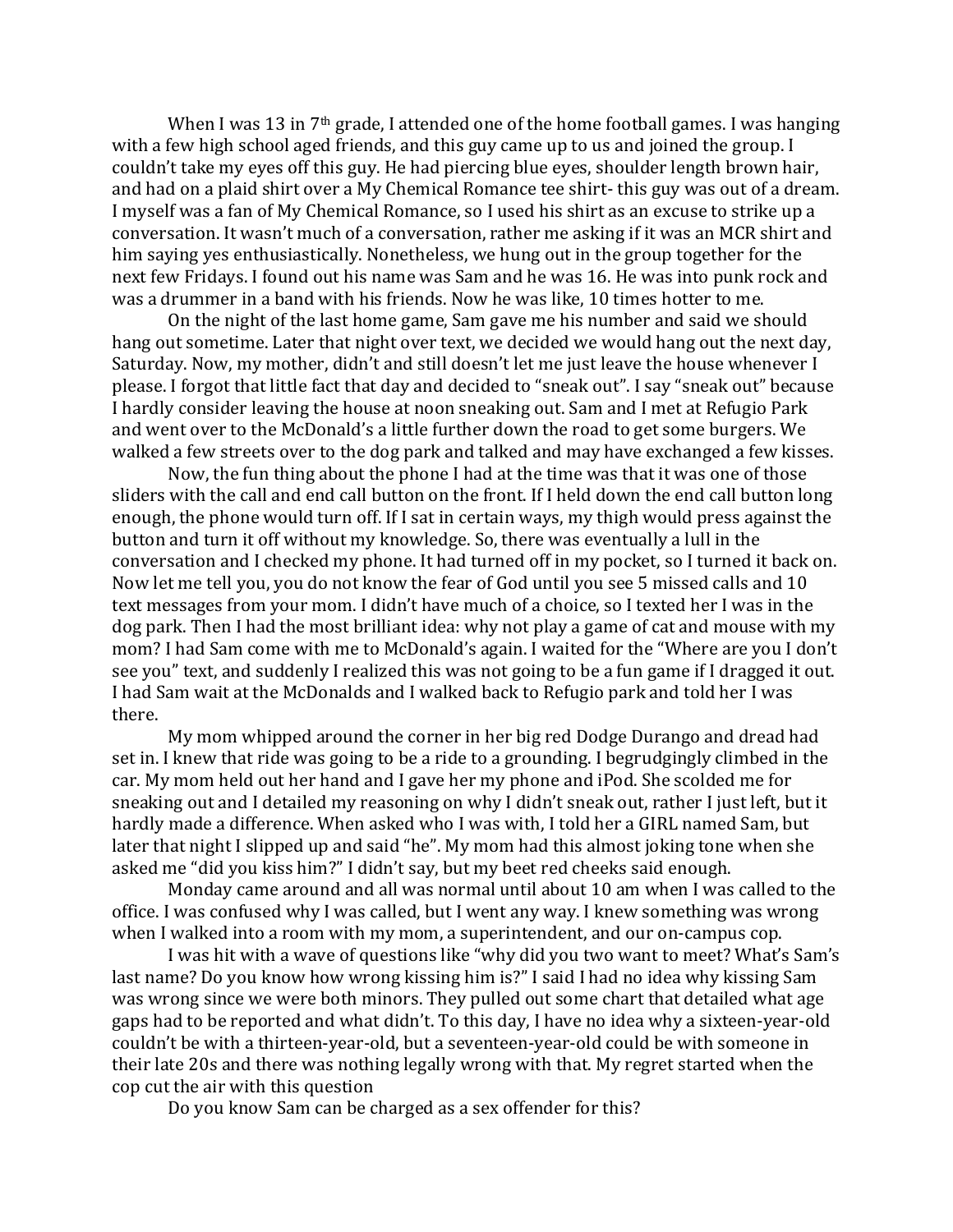My stomach dropped, and my heart raced. I could've ruined this guy's life just because we kissed. Guilt filled every part of my body and I broke down crying. I wasn't able to return to class the rest of the day because I was such a wreck and the tears didn't stop. The superintendent told me Sam would be pulled into the office later in the day so he could be warned. I didn't talk to Sam after I left him at the McDonald's that Saturday. When I went home later that afternoon, all I could think was "Sam hates me because I could've ruined his life." I thought up these crazy ideas he could have had about me. "What if he thinks I knew about that chart and I was trying to get him in trouble?" Because that makes so much sense in my 13-year-old brain.

The rest of the time I was in middle school, I tried to avoid Sam because I felt so guilty. Well, it's pretty hard to completely avoid someone who lives in the same town in the same general area and goes to the same school. We often crossed paths on the way to class, but we both avoided eye contact while still sneaking glances at each other. I'd catch a glimpse of him when he worked at the Lucky in our town. I'd catch a glimpse of him helping make scenery for the musical I was in. I even found out his Instagram through some of our mutual friends and every now and then, I'd catch a glimpse of what he looked like and what he was up to.

I went to the high school in the next town over for personal reasons, and all throughout high school I felt regretful. I felt regretful because I wanted to say I'm sorry and set it all right, but once I got into high school, I didn't even SEE Sam anymore. He wasn't working at the Lucky any more and once he graduated I didn't see him around town anymore. Every other regretful thing that happened since then I was able to forgive myself and the person involved, but Sam was something unusually special. I wanted to say I'm sorry, but I wondered if at this point if he would even remember me. Was the incident not that big of a deal to him? Was I just overthinking it- in fact, I KNOW I was over thinking it, but still! Was he able to just move on and forget?

I didn't see Sam during my time in high school except for the times I wanted to be a creep and check out his Instagram. I always had him in the back of my mind. I would keep having thoughts about messaging him on Facebook or Instagram, but I never did because I didn't want to be an outward creep.

Now, I'm 19, about an hour away from home in the fall 2017 semester of Sac State. I have a friend from the same church in the Bay Area who also goes to Sac State and lives not too far off campus. In late October, he invited me to a Halloween house party and I was so excited to go. Halloween is my favorite holiday, and I had bought this sexy little Harley Quinn outfit from the Arkham City series as my costume and I was ready to show it off.

The party was full of people in fun costumes dancing, playing games, or just talking. The lights were off, and the only source of light was from various black light bars on the walls. The night went on and faces were just a blur besides the people I knew before the party. I walked up from the basement to refill my drink and I froze.

"Wait." I thought. "That's... No. In Sac?"

A guy dressed as Han Solo from Star Wars was fixing himself a drink at the drinks table. The room might have been dark, and I might have had a few cups of jungle juice, but that profile was unmistakable. I approached Solo like a timid deer, ready to bolt at any minute. My head was tilted and one of my side ponytails tickled my ear.

"Hey." I said, almost hesitantly "... What's your name?" Solo looked at me and smiled "Sam."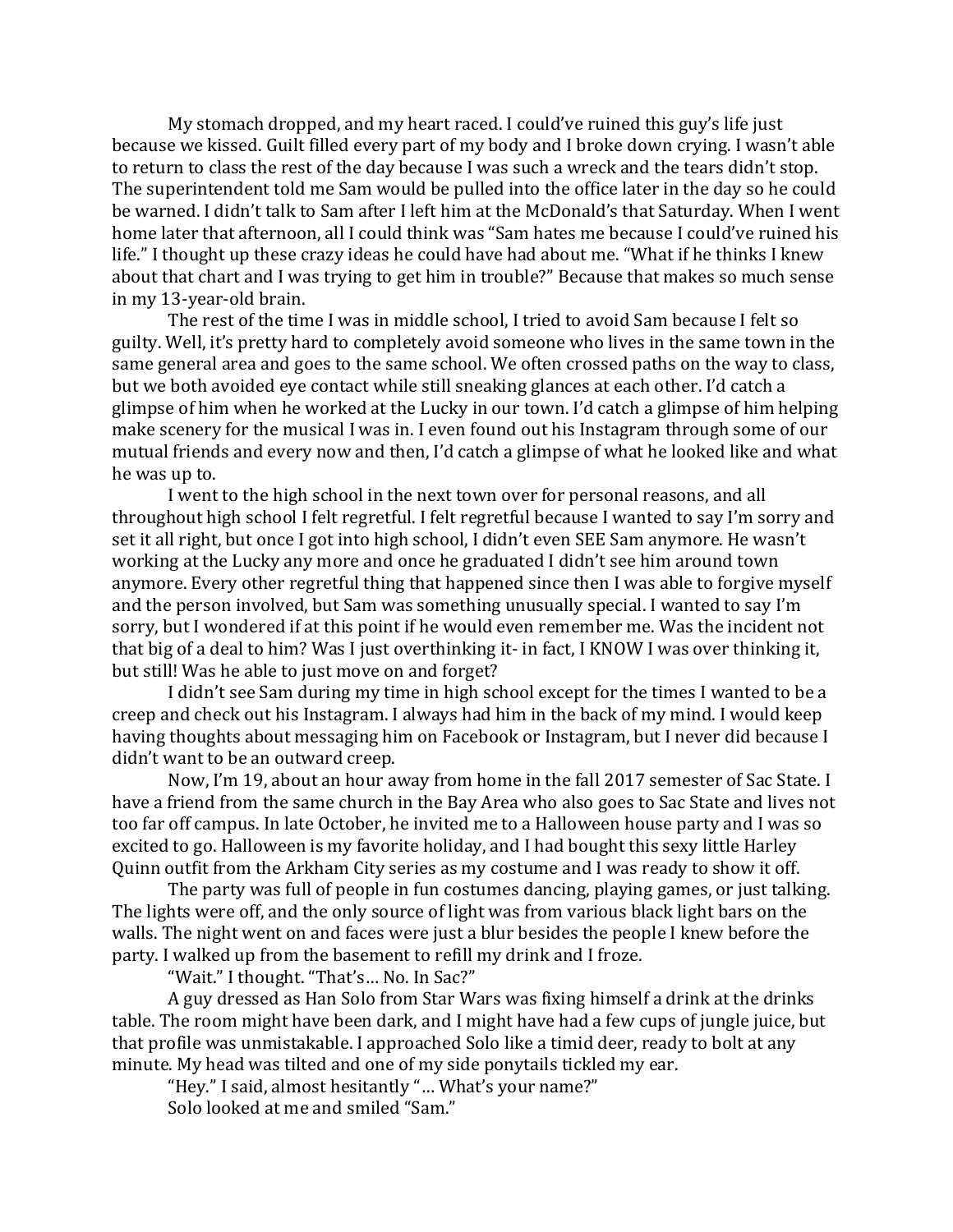This wave of relief washed over me, and I immediately started apologizing for what happened. Sam shook his head lightheartedly and said it was ok.

We hung out in a group of mutual friends for the rest of the night until Sam had to leave back to the Bay. The next day, Sam sent me a friend request on Facebook and I accepted it lightning fast. We started catching up a bit over Facebook Messenger. We apologized to each other and it turns out he felt just as guilty as I did when we got in trouble 6 years ago he thought I hated him and I thought he hated me! We were ecstatic that we didn't hate each other and Sam gave me his number again so we could text each other once again.

This guilt and regret I carried in the back of my mind since middle school was finally relieved at a Halloween party in my freshman year of college. Sam and I have been steadily talking since October, and whenever I go home I try my best to see him. We went and got Starbucks during Thanksgiving weekend and went together to see Star Wars: The Last Jedi the night it came out. We've got a lot of catching up to do, and Sam and I are happy we were able to set things right. The regret wasn't holding me back, but it feels great that it's been resolved.

### **Host:** Thank you, Lauren, for sharing your story!

Our final teller for the evening is Suzi Byrd. Suzi has worked at Sacramento State for 22 years working in the Department of Public Policy and Administration. She's an adult Irish dancer. Her favorite foods are dark chocolate and grapefruit, but she told me "I don't necessarily like to eat them at the same time." As a side note-- We held a workshop at Sac State on storytelling in March and Suzi came to the workshop—she had come with a different story in mind—on one of the first classes she got up in front of the class and told this really funny story about one of her first times riding a bike down the streets of San Francisco as a young girl—it was great. But then she offhandedly said she had another story in mind, too—but wasn't sure if she should share it. With some nudging she decided to tell it at the next class. So, the next week she came in, got up and shared the story you are about to hear—and we were really all floored. The title of the story is The Assessment. So please help me welcome the final teller of the evening, Suzi Byrd.

#### **Suzi:** *(tone of story is serious)*

Crowds were always difficult for my daughter, Catie. As were transitions, weird smells, sudden noises, florescent lights, and generally things that hadn't happened before. She was a 17 year old senior at a small high school where the kids tended to be artistic and quirky. By senior year, there were no more bullies, just a nice group of kids. Most of the time Catie was OK. Other times she wasn't. Spring semester of her senior year was a time of transition and she was really NOT OK. It was there at the high school that the principal, a woman we both deeply respected, steered us in an unexpected direction. She suggested Catie have a developmental assessment.

The halls of the clinic screamed neutral. Someone had tried to cheer the place up with framed artwork. It was nice, but we weren't cheered. We were both nervous, and cold. Why are clinics always so cold? The florescent lights hummed and flickered and the air smelled like disinfectant. You'd think they would have known better. This clinic specialized in assessing kids like Catie. I held her hand and spoke quietly to her. We were early. We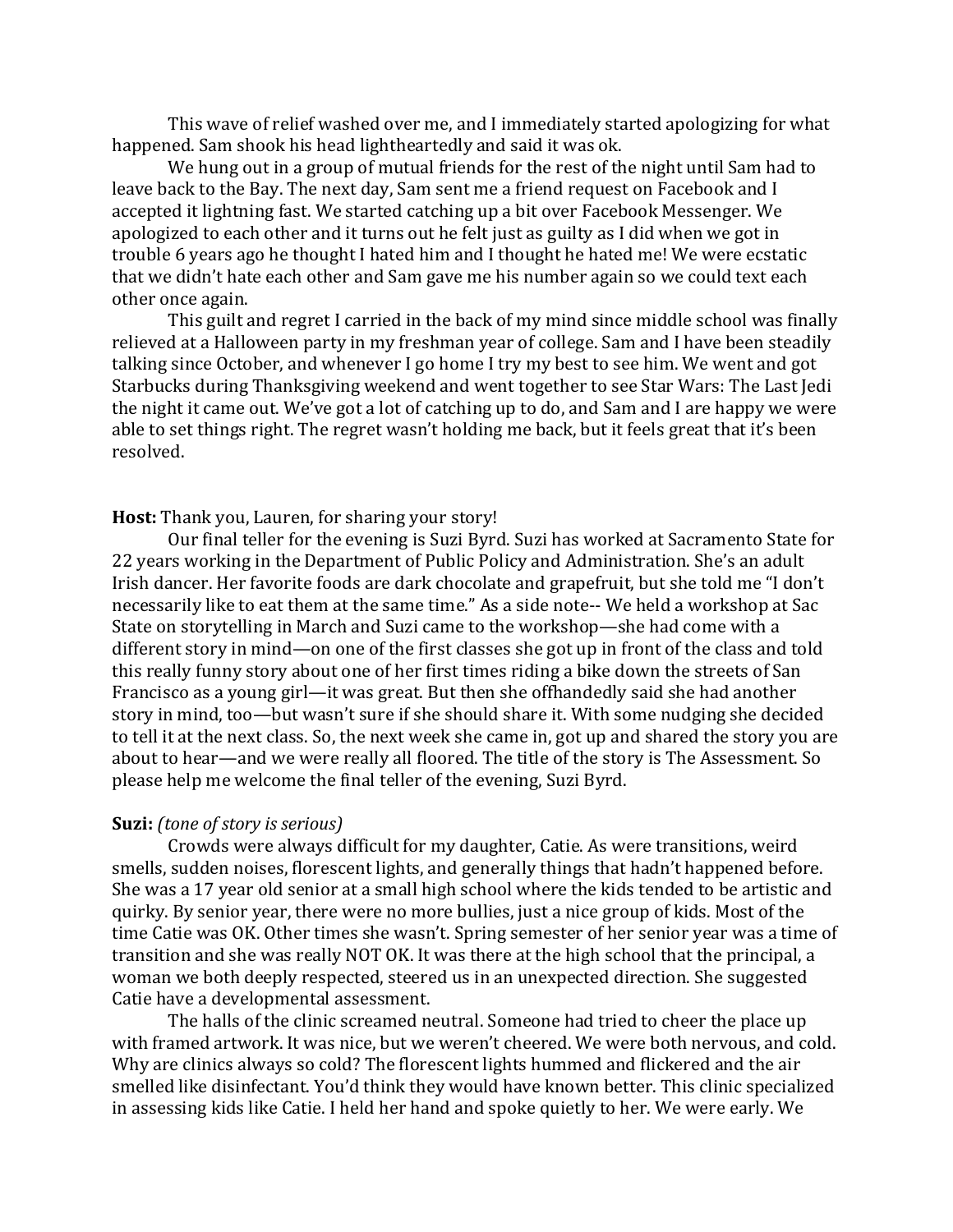scouted out the building, found the bathroom and the cafeteria and the waiting room. We sat down and waited. Catie had her headphones on to keep the world from overwhelming her. She was tall, taller than me, with dark blonde hair, a round face and glasses, slim and strong. We were going to be in the clinic for about six hours. I was glad I'd brought a sweater.

The receptionist called us into a cozy little room that lacked the disinfectant smell and florescent lights. This was better. The two health professionals we had been assigned introduced themselves. One was a psychologist and the other was a nurse practitioner. They both wore white coats (or at least that's what I remember them wearing) and they had clipboards and lots of documents. I recognized the nurse's name. She had been the pediatric nurse in the maternity department when Catie was born. She'd examined baby Catie. I liked the symmetry of having her in the clinic now. Of course, 17 years had passed so she didn't remember us. After the introductions the testing started.

Catie was born a complex person. She is highly intelligent with a talent for remembering poetry and prose (she got that from her dad). She loves music and art and dancing. She never crawled. At 11  $\frac{1}{2}$  months she stood up and just walked across the room. I think she got tired of sitting in one place. A few months before she walked we were visiting her grandparents. They always had the classical music station on (we never did at home). Catie was sitting on the floor with a few of her toys within reach. One of the toys would play familiar music when the baby turned the right dials and pushed the right buttons. My in-law's radio started playing Beethoven's Fur Elise. Catie listened to it, got excited and started flapping her arms. She reached for her musical toy, turned a dial and pushed a button and it played Beethoven's Fur Elise. It was funny, and kind of unusual. I thought of this during the assessment. I thought of the many different times she impressed us with her scary smart ways.

In the clinic I was going along with this testing, while inside I protested as memories bubbled up of Catie's successes. She could speak in full rich articulate sentences at 18 months of age. Even people we didn't know well could understand her. Right after her second birthday, we took her to the mall to do some Christmas shopping. She rode on her father's shoulders (she didn't like crowds or getting lost). People kept pointing at her and smiling because she was reciting the poem "The Night Before Christmas" at the top of her lungs, word for word, in as dramatic a voice as she could manage. We'd read it to her a couple of times the week before and she'd liked it. How could a kid that smart have a developmental disability?

I thought of when Catie used to "wish upon a star" for a little sister. Right before her  $6<sup>th</sup>$  birthday, her wish came true and Fiona joined us. Catie felt responsible for Fiona's existence (because of the star wishing) and was very protective. One day I was holding the baby and Catie said to me, "I feel very jealous right now because Fiona is sitting on your lap and I want to sit on your lap." Any other kid would have thrown a fit and acted out rather than explaining herself. This assessment couldn't measure her compassion or her ability to love her little sister. It was obviously flawed. When Fiona was a toddler, she noticed some insects in the grass. We were visiting Sutter's Mill in Coloma for the day and I commented to Fiona about the pretty butterflies. Catie took one look and said, "Actually, those are not butterflies. They are moths." She went on to lecture us about the comparative anatomy of moths and butterflies. She had been to Zoo Camp the summer before Fiona was born. Then there was the time she corrected the grammatical errors in her spelling book rather than